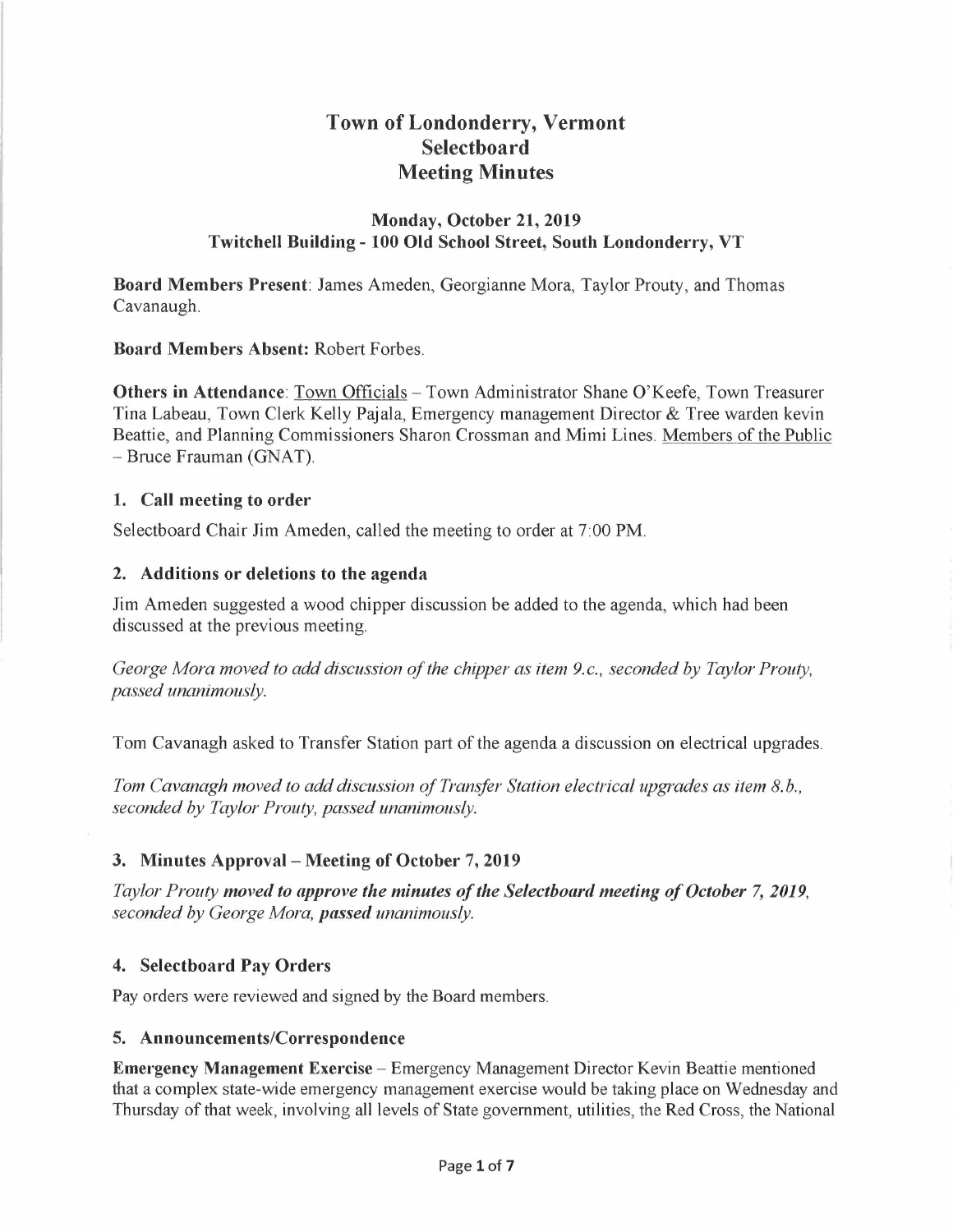Guard and hospitals. He said that he would need some assistance in the Emergency Operations Center, and that road matters would likely be involved but that the need for the road foreman would be minimal. He mentioned it would take up about 6 hours per day each day, and asked about Town Office staff availability. Tina Labeau mentioned she'd be around both days and that Kelly Pajala would be out on Thursday. Shane O'Keefe mentioned that he would be out of the office at a training event on Wednesday but would be available by phone.

**Emergency Shelter Plans -** CRO member Bruce Frauman mentioned a new effort to take care of shelter for people, and potentially animals, that will soon be announced, to be headed up by Laurie Distasio working with Jennifer Probst. There was discussion about this, and he mentioned that the Town could be relieved of the responsibility for sheltering and warming/cooling locations, and there would be better flexibility than working with the Red Cross. Beattie noted that after a few days of a local shelter being in use the Red Cross would open a regional shelter.

**Transfer Station Stickers** - Kelly Pajala mentioned that beginning on November 1<sup>st</sup> the Town would begin selling 2020 Transfer Station permits, as would the other town offices and the waste district.

### **6. Visitors and Concerned Citizens**

None.

#### 7. **Town Officials Business**

### **a. Emergency Management Director/Tree Warden - Emerald Ash Borer**

Beattie noted that the Emerald Ash Borer has finally been found in Londonderry and about 6 locations around the state. As a result there are now limitations regarding movement of wood from the area. He noted that we're that much closer to having to remove lots of trees at great effort and cost. He wants to work with Road Foreman Josh Dryden on locating ash trees that need felling or removal, either by the Town or by tree companies in cases where the Town can't safely of efficiently do the work. He noted that it costs less the sooner you get to them as they are harder to handle once they're dying, and recommended budgeting for tree removal. Green Mountain Power is budgeting millions of dollars for this effort, and he stated that the Town won't need to budget for trees in utility corridors.

Prouty mentioned the idea of hiring a contractor to handle roadway tree removal. Beattie mentioned that roadside trees would tend to have little harvest value.

Prouty also mentioned setting aside funds for a multi-year effort. Beattie estimated that there are 1,600 roadside ash trees to consider, though most don't appear to be a threat, and will work with Dryden on the effort needed to handle the issue and come back with workforce and budget estimates. The priority is trees likely to fall into the roadway.

### **b. Planning Commission - Discuss economic development initiative**

Planning Commissioners Sharon Crossman and Mimi Lines spoke to the Board about an initiative the Commission is taking to follow up on the Town Plan effort of a few years ago, seeking to prioritize action items, including an effort centered on economic development.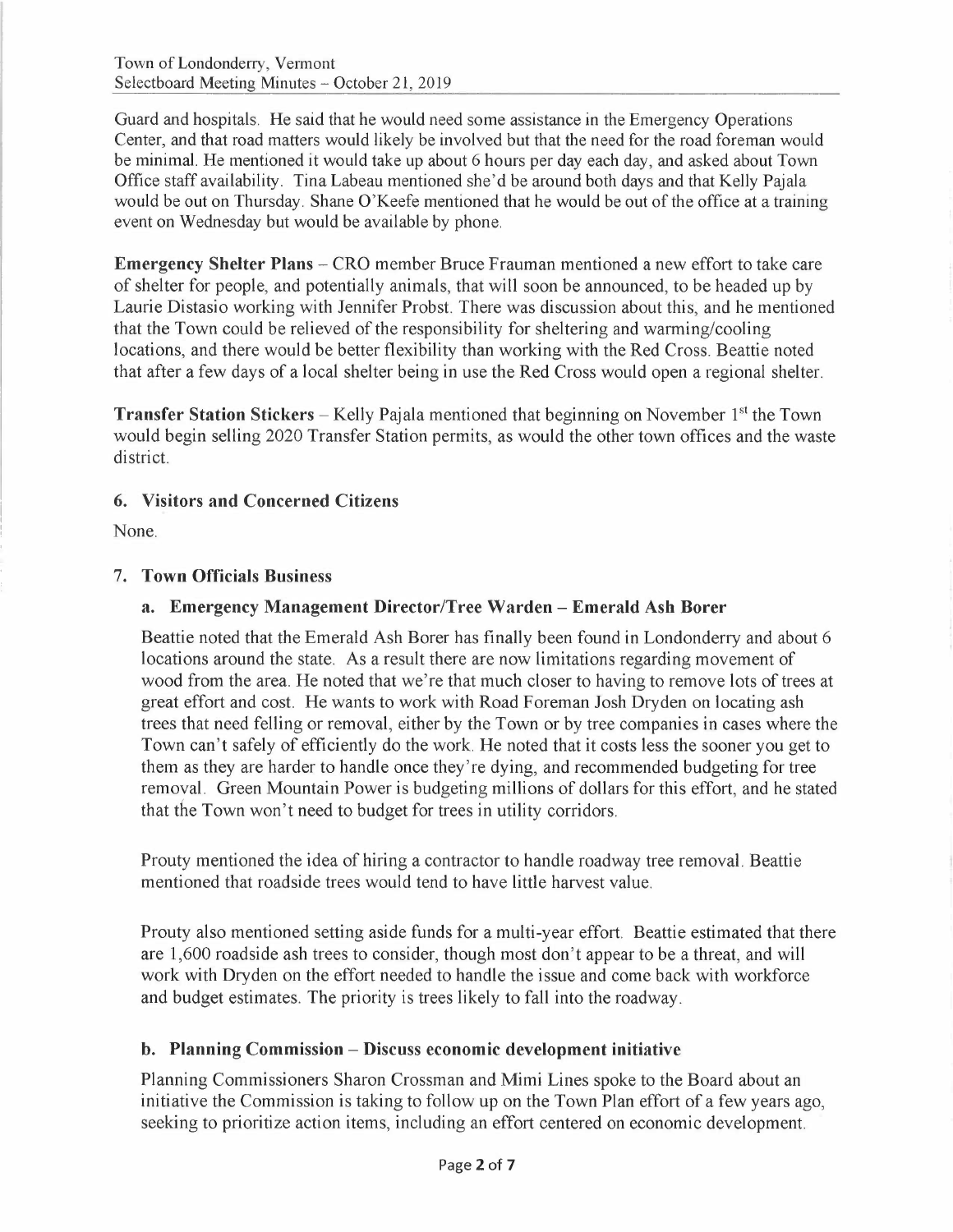Crossman handed out a list of comments generated during the public input process of that rewrite process to show some of the issues that were important to the community. The many issues brought up in that process were briefly mentioned and she stated that the Commission is looking to refine tune the list and prioritize its efforts.

A recent discussion with State downtown and economic development staff and the Windham Regional Commission brought up projects that could assist the two village areas. At this time the Commission is looking to reach out to the community in the hope of identifying current needs and desires. They plan on placing poster boards up in various locations in the community for people can contribute ideas and see what others are thinking. They would also look to include a link to a survey on the Town's website to gather input, and other methods and venues as well. Crossman mentioned that a follow-up could include a potluck to discuss findings and discuss prioritization.

A next step would include forming a committee with citizen input to work on these projects.

The Board members expressed their support for the Commission's efforts on this proposal. Crossman asked the Selectboard members to help get the word out on the project if they can.

#### **8. Transfer Station**

#### **a. Updates**

Cavanagh mentioned that he had reached out to Esther Fishman regarding the TAM Waste management contract for waste hauling, and conveyed that TAM will honor the contract until it expires in 2021. He stated that costs are likely to go up with the new contract with Casella Waste Services.

#### **b. Discuss electrical upgrades**

Cavanagh mentioned that he had received estimates for electrical upgrades at the Transfer Station for various items from Gary Barton, including \$350 for a broken electrical box carrying power to the recycling area, \$300 for a new post and outlet for the backhoe, \$850 for a 60 amp buried line to the bottle return building. Labeau mentioned that there is \$15,000 budgeted for electrical upgrades and this is well within that amount.

O'Keefe noted that any buried line in a transfer station should get prior approval from the Agency of Natural Resources.

There were no objections to these proposed expenditures.

#### **9. Roads and Bridges**

#### **a. Updates**

Ameden mentioned that the Road Crew was cleaning up brush from the recent storm, and that the trucks are pretty much set to go for winter. He mentioned the two year old tandem truck had a fan issue and that turns out the vehicle had its frame twisted. While okay for the time being, it will have to have its frame straightened in the spring. He expressed concern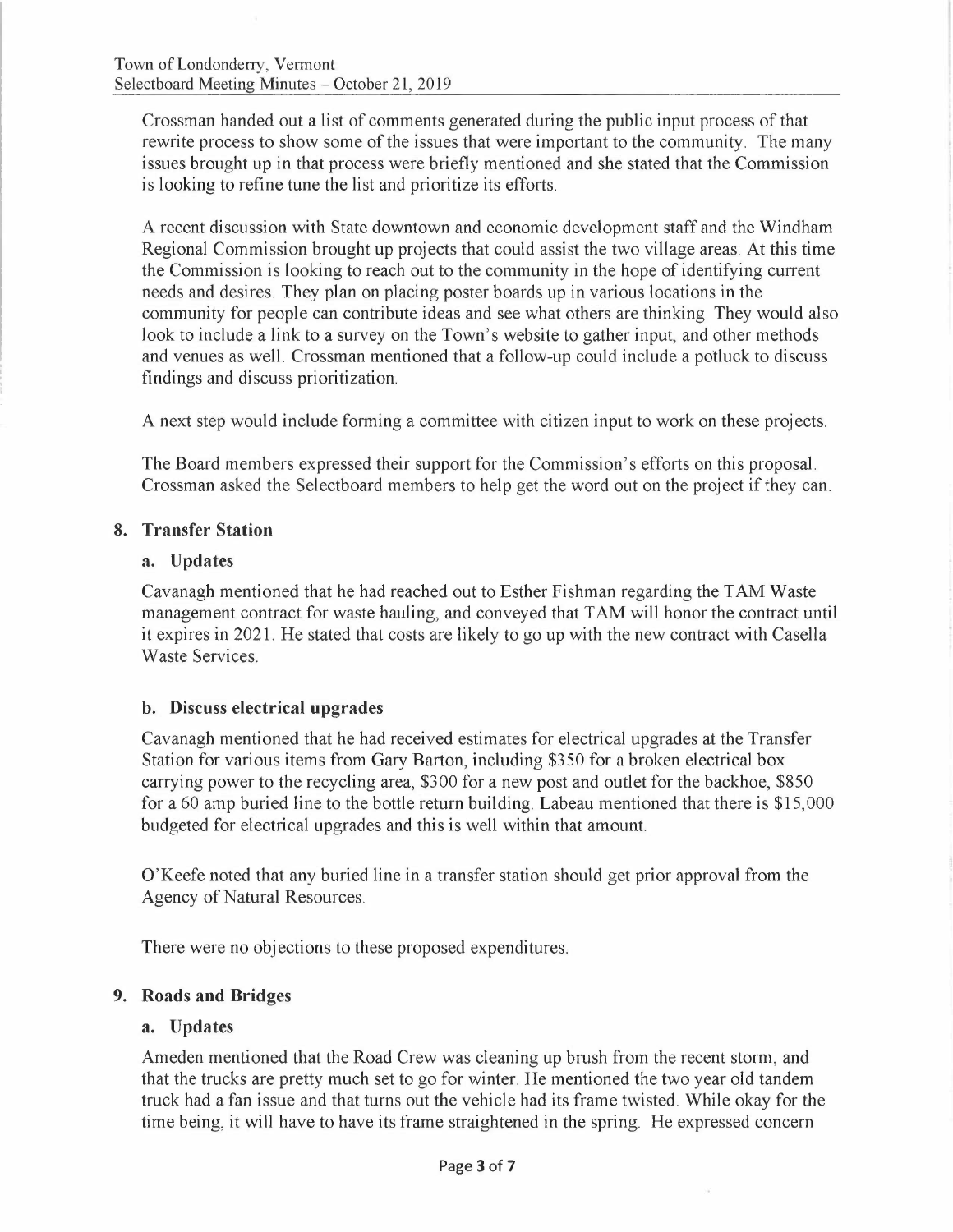that there were no reports of the vehicle having an incident whereby the frame had been impacted. The fan problem could have led to engine problems. Ameden stated that he has made it clear that any damage incidents involving trucks need to be reported.

Regarding the new truck, Ameden reported that it should be delivered in the next two weeks.

#### **b. Consider employee compensation rates**

Ameden mentioned that since taking over as Road Foreman, Josh Dryden has been doing a great job and really staying on top of things.

Ameden mentioned the need to establish separation in wage rates between various Town employee positions. There was discussion about the increased cost of benefits, which appears to 12% per year of late, and the overall cost of each employee. Having employees share in the cost of health benefits was discussed, as was the concept of a payment in lieu of the provision of health insurance for those who can prove coverage elsewhere.

Ameden stated that there should be a salary cap on every position. Labeau noted that the Vermont League of Cities and Towns has just published a survey of municipal wage rates that is available to all Board members. Ameden that the Board needs to take a good look at the overall compensation package for employees.

*George Mora moved to adjus: the hourly rate of pay for Josh Dryden to \$24.50, effective this pay period, seconded by Taylor Prouty, passed unanimously.* 

#### **c. Discuss wood chipper**

Following up from the previous meeting, Ameden stated that the used chipper available at Brown's for \$16,000 appears to be a very good deal, and the equipment can really be useful to the Highway Department. He noted that there is money in the equipment fund to handle this purchase, and it can be done in two payments if necessary.

Taylor Prouty questioned whether this could be repaired and maintained locally, and Ameden noted that it could, with the Road Crew able to handle the general maintenance. It was agreed that this unit would offer increased productivity, efficiency and safety for the Town.

*George Mora moved to authorize the purchase of a used wood chipper from Brown's at a cost of \$16,000, to be paid for through the Highway Equipment Fund, seconded by Taylor Prouty, passed unanimously.* 

#### **10. Old Business**

### **a. Town Office Renovation Project - Declaration of Official Intent for bond vote**

Related to the proposed bond for the TOPP Phase II project, O'Keefe noted that 1) bond counsel J. Paul Giuliani has indicated that the proposed bond vote would require a special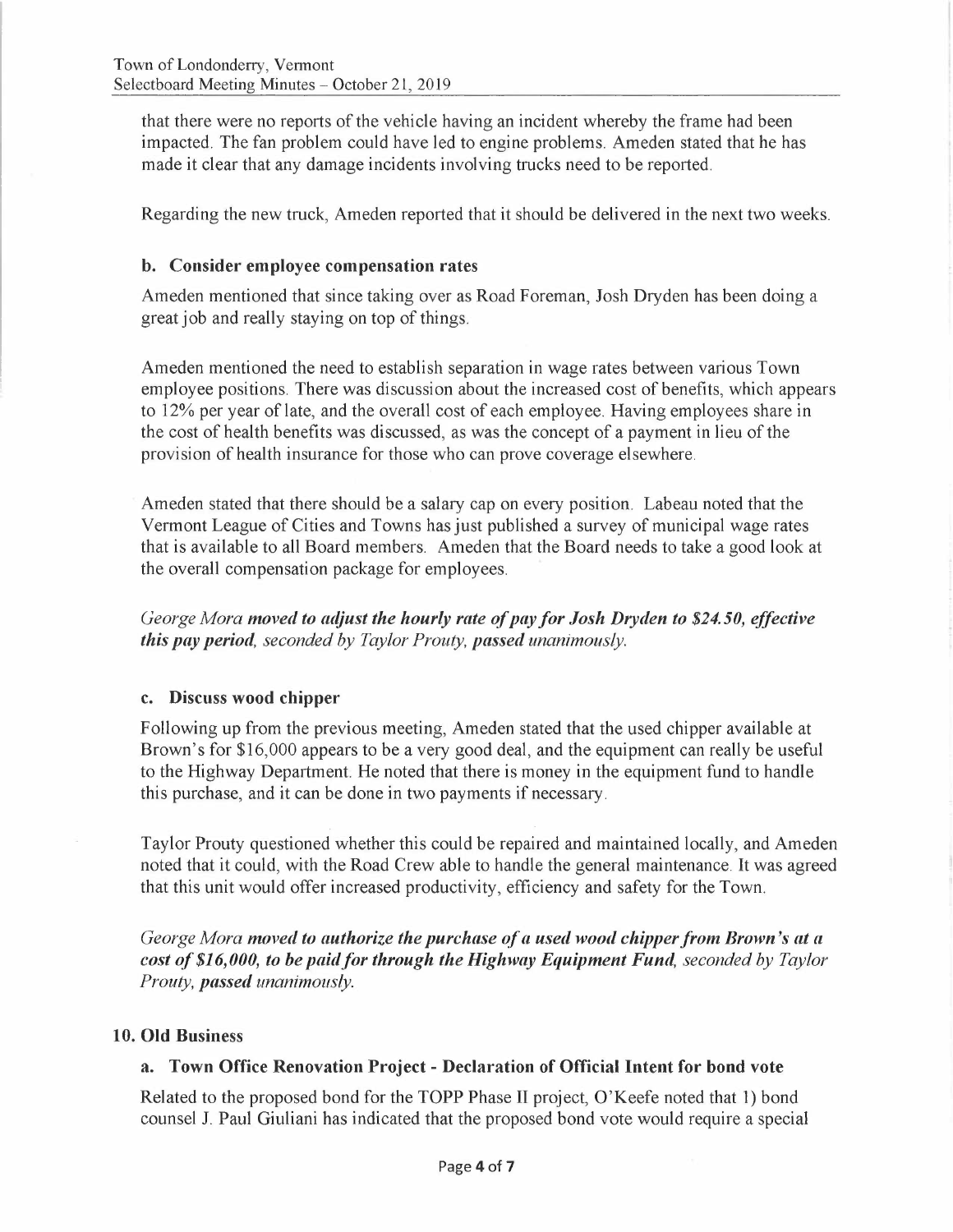Town Meeting coincident with the regular Town Meeting, and 2) that adoption of a declaration of Official Intent for bond vote is necessary to include costs accrued before a bond vote, such as engineering, design and site remediation costs, to be repaid through the bond.

*Taylor Prouty moved to adopt the Declaration of Official Intent of the Town of Londonderry to Reimburse Certain Expenditures from Proceeds of Indebtedness, and to request that the Town Clerk certify the Selectboard's adoption, and to attach said certified Declaration to the minutes of this meeting of the Selectboard, seconded by George Mora, passed unanimously.* 

### **b. Platt Elevation project - Discuss Vermont Emergency Management response to conditional award of contract**

The Board reviewed comments from Vermont Emergency Management with regard to O'Keefe's notification that the bids for the building elevation project came in well over the award amount and that the low bidder was the property owner.

It was agreed that O'Keefe will draft a formal award modification request and forward it to Board members prior to submittal to the State. He will also provide to the State information on how the Board's conditional bid award conforms with the Town's purchasing policy.

### **11. New Business**

### **a. Planning Commission resignation/vacancy**

The Board discussed the resignation of Gail Mann from the Planning Commission and O'Keefe recommended advertising the vacancy and that the Commission take the lead in interviewing candidates and make a recommendation to the Selectboard.

Crossman mentioned that Gail has been a very valuable member of the Commission, and has agreed to stay on to help out with the water and wastewater study project.

*George Mora moved to accept Gail Mann's resignation from the Planning Commission, and thank her for the time and effort that she has put in, and willingness to stay on until the vacancy is filled, and to direct the Town Administrator post the vacancy caused by Gail's resignation, and ask the Planning Commission to interview all applicants for the position and make a recommendation to the Selectboard on filling the vacancy, seconded by Taylor Prouty, passed unanimously.* 

Crossman stated that she welcomed a Selectboard member to participate in the interviews.

### **b. Windham Regional Commission grant proposal for regional broadband study**

Pajala and Mora gave background information on this effort by the Windham Regional Commission to do a study on the provision of broadband internet services in the region. Mora mentioned that they had attended a meeting put on by the Public Service Department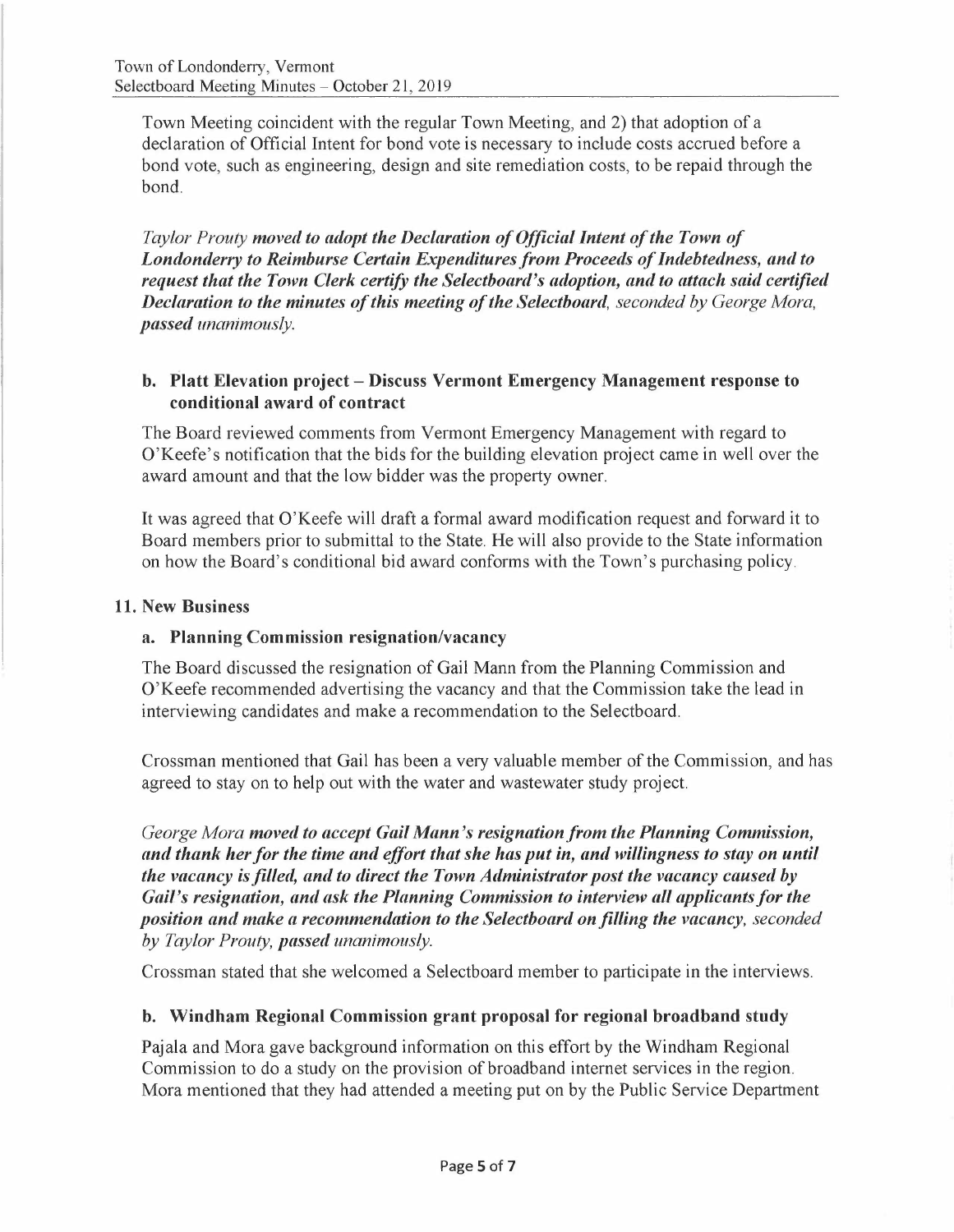and the Windham County Delegation about the need for "last mile" services. It is clear that the private sector providers are not likely to provide this service on a market basis.

Funding has been set aside to address this situation, and municipalities could work on their own or with neighboring towns to establish broadband utilities. The Windham Regional Commission is seeking to consider a regional approach whereby a single "communications union district" could be created, which would alleviate towns from a daunting task of going it alone. Pajala mentioned that a second funding round and technical assistance would be available in the coming year, and this effort could provide the region with a leg up on future implementation funds. She mentioned that there are Bennington County communities interested in this effort, and there could be a southern Vermont district covering the entire a region. There may be boilerplate Town Meeting article in support of the broadband effort, she stated, and municipal taxes would not be used for implementing this effort.

The WRC is seeking letters of support for the application. Crossman stated that she felt that the project is in line with the Town Plan objectives and she believed that the Planning Commission would be in support of this effort.

*Taylor Prouty moved to authorize the Selectboard Chair to sign a letter of support for the Windham Regional Commission's grant proposal for a regional broadband study, seconded by Tom Cavanagh, passed unanimously.* 

O'Keefe will draft a letter for Am eden to sign on behalf of the Town.

### **12. Adjourn**

*George Mora moved to adjourn the meeting, seconded by Tom Cavanagh, passed unanimously.* 

The meeting adjourned at 8:18 PM.

The next regular meeting of the Selectboard is scheduled for November 4, 2019.

Respectfully Submitted,

Shane P. O'Keefe Town Administrator

*Approved November 4, 2019.* 

# **LONDONDERRY SELECTBOARD**

ames Ameden, Chair

Mars e

Georgianne Mora, Vice-Chair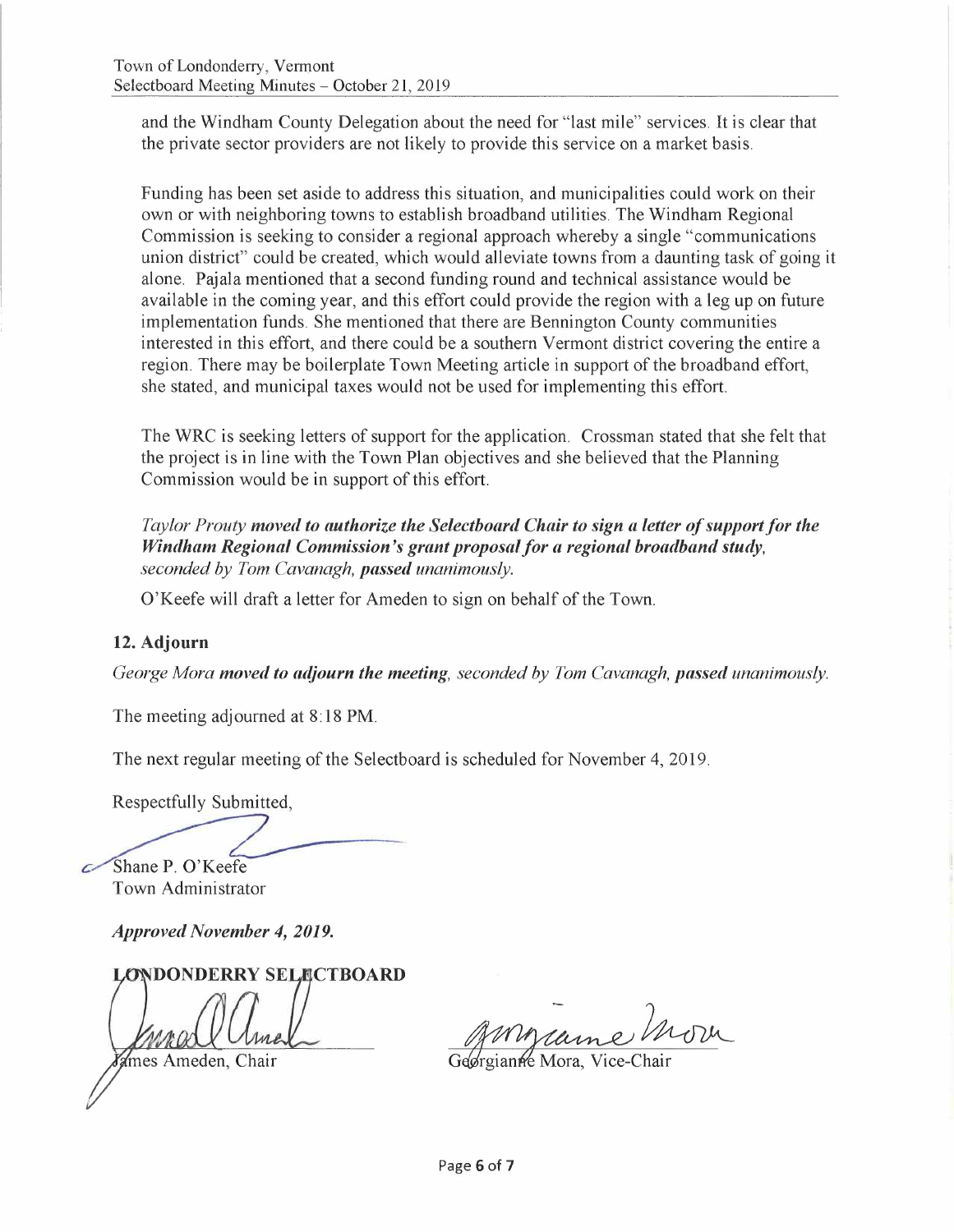Town of Londonderry, Vermont Selectboard Meeting Minutes - October 21, 2019

Thomas Cavanagh Robert Forbes

Taylor Prouty

\* \* \*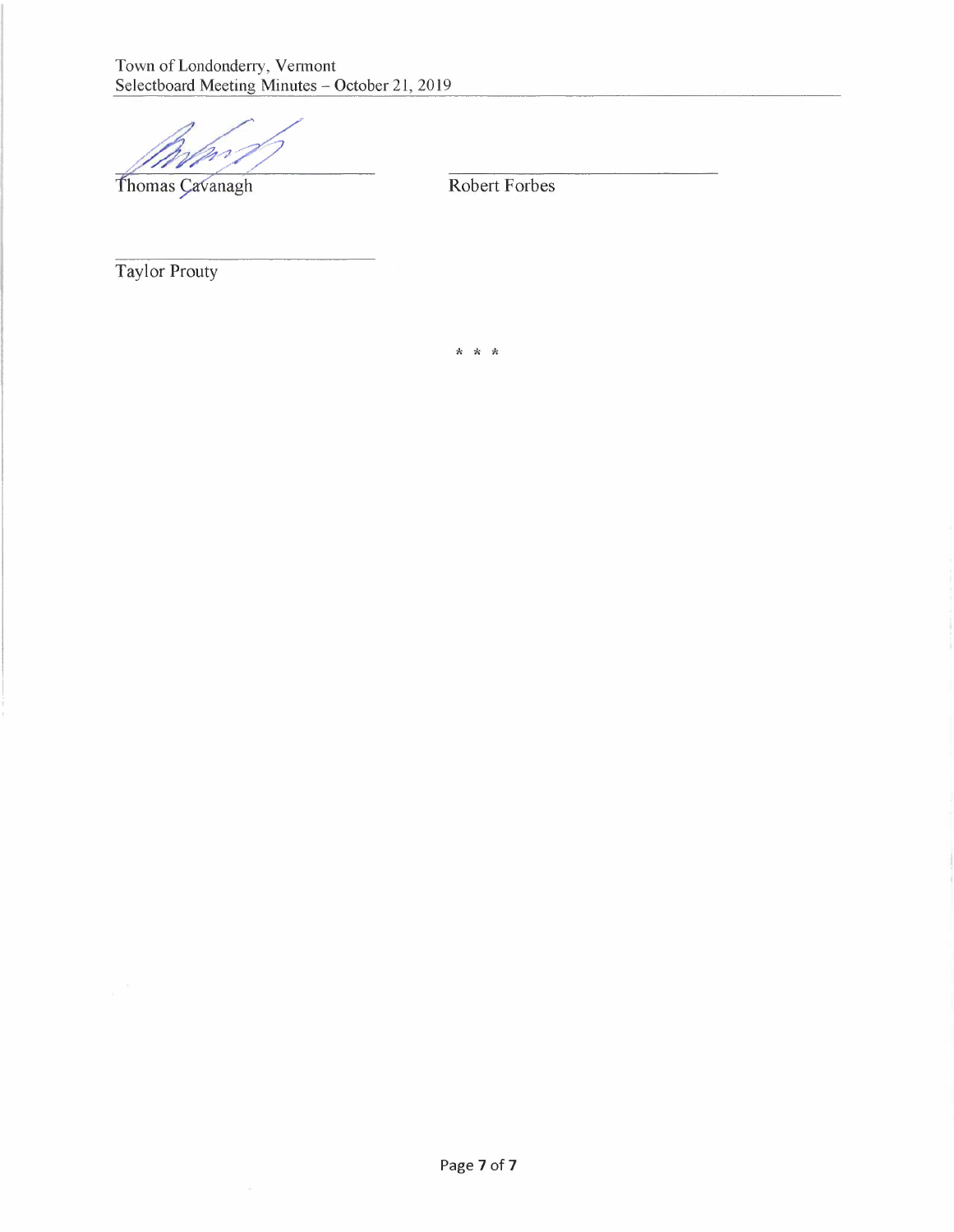## DECLARATION OF OFFICIAL INTENT OF THE TOWN OF LONDONDERRY TO REIMBURSE CERTAIN EXPENDITURES FROM PROCEEDS OF INDEBTEDNESS

WHEREAS, the Town of Londonderry, Vermont (the "Issuer") intends to construct public building improvements to be considered by the Issuer at the annual meeting thereof to be held on March 3, 2020 (the "Project"); and

WHEREAS, the Issuer expects to pay certain capital expenditures (the "Reimbursement Expenditures") in connection with the Project prior to the issuance of indebtedness for the purpose of financing costs associated with the Project on a long-term basis;

WHEREAS, the Issuer reasonably expects that for that part of the Project consisting of design, permitting, acquisition, contract administration, fiscal and construction costs, debt obligations in an amount not expected to exceed \$300,000 will be issued and that certain of the proceeds of such debt obligations will be used to reimburse the Reimbursement Expenditures; and

WHEREAS, the Issuer declares its reasonable official intent to reimburse prior expenditures for the above-described part of the Project with proceeds of a subsequent borrowing:

NOW THEREFORE, the Issuer declares:

Section 1. The Issuer finds and determines that the foregoing recitals are true and correct, and that all of the capital expenditures covered by this Resolution were or will be made not earlier than 60 days prior to the date of this Resolution.

Section 2. This declaration is made solely for the purposes of establishing compliance with the requirements of Section 1.150-2 of the Treasury Regulations. This declaration does not bind the Issuer to make any expenditure, incur any indebtedness, or proceed with the Project.

Section 3. The Issuer hereby declares its official intent to use proceeds of indebtedness to reimburse itself for Reimbursement Expenditures, within 18 months of either the date of the first expenditure of funds by Issuer for such Project or the date that such Project is placed in service, whichever is later (but in no event more than three years after the date of the original expenditure of Issuer funds for such Project), and to allocate an amount not to exceed \$300,000 of the proceeds thereof to reimburse itself for its *3995566.1*